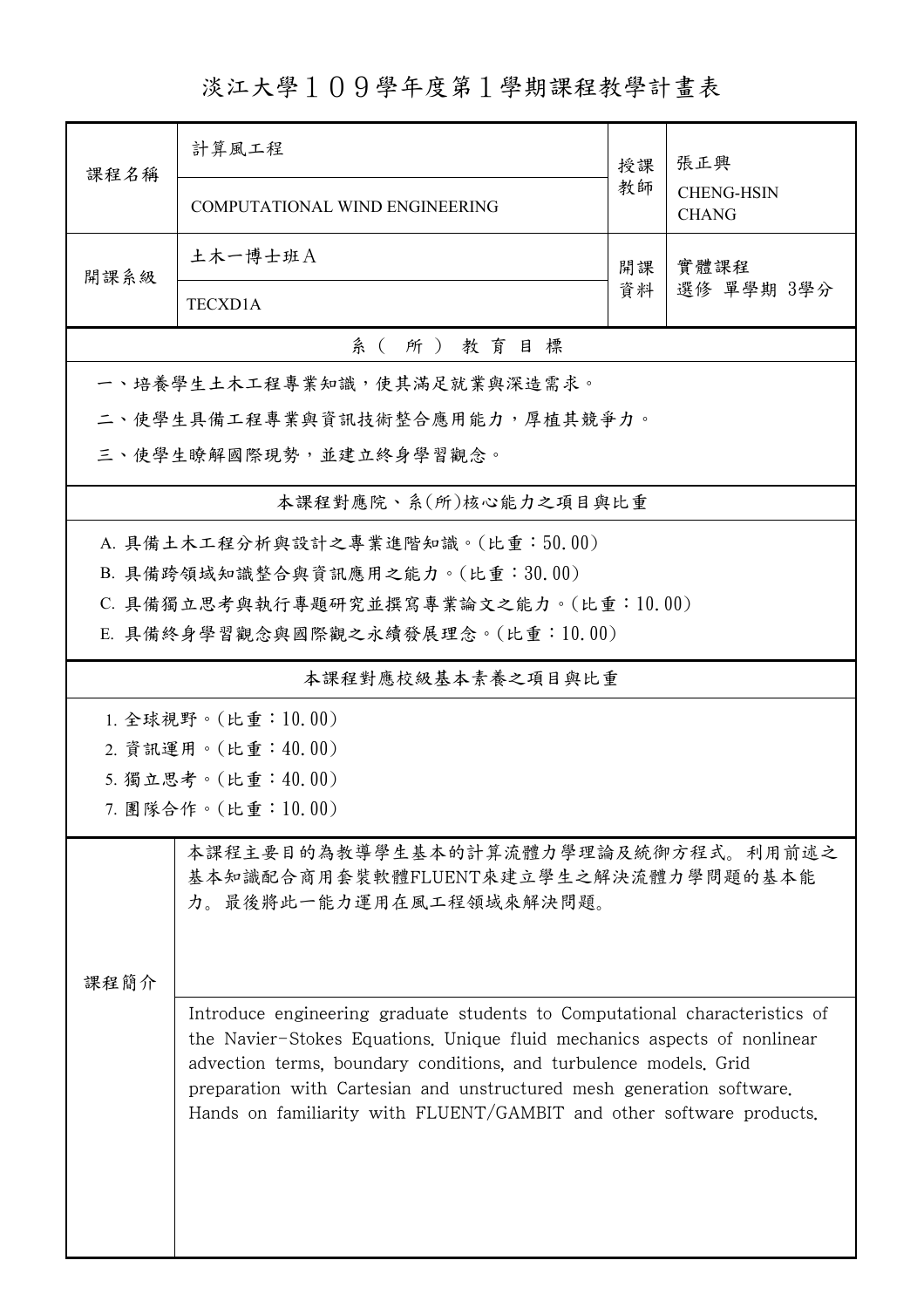## 本課程教學目標與認知、情意、技能目標之對應

將課程教學目標分別對應「認知(Cognitive)」、「情意(Affective)」與「技能(Psychomotor)」 的各目標類型。

一、認知(Cognitive):著重在該科目的事實、概念、程序、後設認知等各類知識之學習。

二、情意(Affective):著重在該科目的興趣、倫理、態度、信念、價值觀等之學習。

三、技能(Psychomotor):著重在該科目的肢體動作或技術操作之學習。

| 序<br>號         | 教學目標(中文)                     |                                                 |            | 教學目標(英文)                                                                                                       |      |  |
|----------------|------------------------------|-------------------------------------------------|------------|----------------------------------------------------------------------------------------------------------------|------|--|
| 1              | 教導學生基本的計算流體力學理論<br>及統御方程式。   |                                                 |            | Introduce engineering graduate students to<br>Computational characteristics of the Navier-Stokes<br>Equations. |      |  |
|                | 熟悉如何使用計算流體力套裝軟<br>體FLUENT。   |                                                 |            | Hands on familiarity with FLUENT/GAMBIT and<br>other software products.                                        |      |  |
| $\overline{3}$ | 學習如何將計算流體力學用在風工<br>程領域來解決問題。 |                                                 |            | Applying the CFD to the wind engineering problems.                                                             |      |  |
|                |                              |                                                 |            | 教學目標之目標類型、核心能力、基本素養教學方法與評量方式                                                                                   |      |  |
| 序號             | 目標類型                         | 院、系 $(\text{m})$<br>核心能力                        | 校級<br>基本素養 | 教學方法                                                                                                           | 評量方式 |  |
| 1              | 認知                           | <b>ABCE</b>                                     | 1257       | 講述、討論                                                                                                          | 作業   |  |
| $\overline{2}$ | 認知                           | <b>ABCE</b>                                     | 1257       | 講述、討論                                                                                                          | 作業   |  |
| 3              | 認知                           | <b>ABCE</b>                                     | 1257       | 講述、討論                                                                                                          | 作業   |  |
|                |                              |                                                 |            | 授課進度表                                                                                                          |      |  |
| 週<br>坎         | 日期起訖                         | 內 容 (Subject/Topics)<br>備註                      |            |                                                                                                                |      |  |
| 1              | $109/09/14$ ~<br>109/09/20   | Introduction.                                   |            |                                                                                                                |      |  |
| $\overline{2}$ | $109/09/21$ ~<br>109/09/27   | Navier Stokes Equations, Classification of PDE. |            |                                                                                                                |      |  |
| 3              | $109/09/28$ ~<br>109/10/04   | FD/FV Solution Basics.                          |            |                                                                                                                |      |  |
| 4              | $109/10/05$ ~<br>109/10/11   | GAMBIT Preprocessor.                            |            |                                                                                                                |      |  |
| 5              | $109/10/12$ ~<br>109/10/18   | GAMBIT Preprocessor.                            |            |                                                                                                                |      |  |
| 6              | $109/10/19$ ~<br>109/10/25   | Fluent 6.3 Solver, Finite Volume Method.        |            |                                                                                                                |      |  |
| 7              | $109/10/26$ ~<br>109/11/01   | Turbulence Modeling.                            |            |                                                                                                                |      |  |
| 8              | $109/11/02$ ~<br>109/11/08   | Turbulence Modeling.                            |            |                                                                                                                |      |  |
| 9              | $109/11/09$ ~<br>109/11/15   | Applications in Civil Engineering.              |            |                                                                                                                |      |  |
| 10             | $109/11/16$ ~<br>109/11/22   | Applications in Civil Engineering.              |            |                                                                                                                |      |  |
|                |                              |                                                 |            |                                                                                                                |      |  |